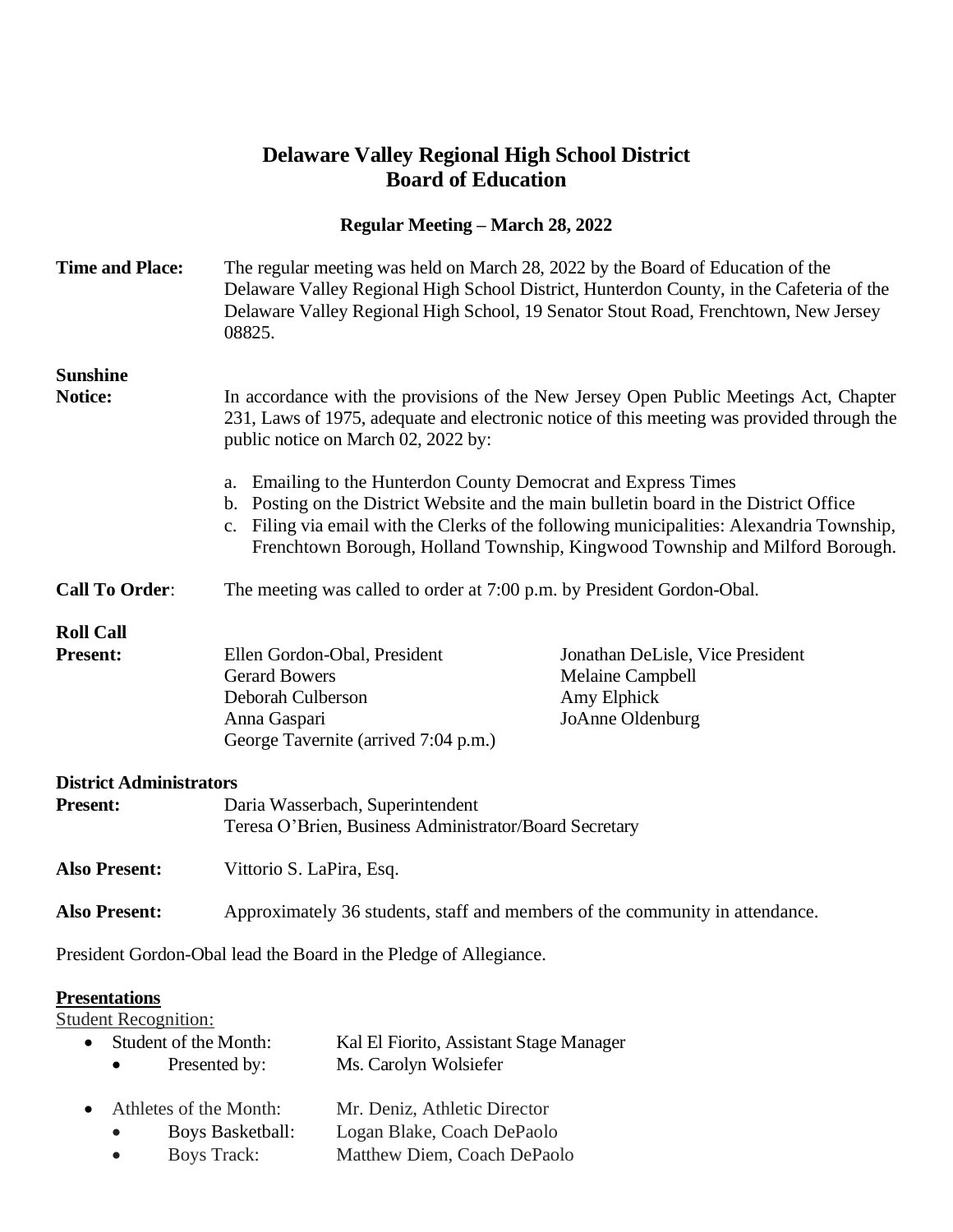- Girls Track: Eleanor McNamara, Coach Fritsche
- The Arts Student of the Month:
	- Kate Bach, Grace DeLisle and Dakota Krouse
	- Presented by: Ms. Fleischman

## Staff Recognition:

- Recipients of Pioneer Athletics 2021 Fields of Excellence Award
	- Ronald Marinelli, Steven Sylvester and Brett Liskowaski
	- Presented by: Mrs. Daria Wasserbach

## **Administrative/Staff Presentation and Reports**

Management Reports:

- School Administration Bill Deniz, Athletic Director, Supervisor of Health and Physical Education
- Principal's Report Submitted by Dr. Broadus Davis, Interim Principal

## **Public Comment - Bylaw No. 0167 "Public Participation in Board Meetings"**

- Grace DeLisle of Alexandria Township stated that the curriculum on LGBTQ+ students is not about politics but about creating an inclusive environment for the students. The curriculum opens a positive discussion surrounding these topics.
- Brin Gatley of Holland Township stated that LGBTQ+ education leads to less discrimination.

## **Board Goals and Evaluation Calendar**

#### 2021/2022 District Goals

- 1. To develop and implement learning recovery for all students
- 2. To continue to foster a school culture and climate that honors our shared mission, vision and beliefs that provides a supportive educational environment for teaching and learning for all students and staff.
- 3. Develop community and business partnerships that provide opportunities and experience beyond the classroom for all students.
- 4. Develop a strategy to promote Delaware Valley Regional High School, and to retain and attract students.

#### 2021/2022 Calendar for Board/CSA Evaluation:

| September 27<br>September 27 |
|------------------------------|
| Monthly                      |
| May 31                       |
| June 20                      |
|                              |
| April 25                     |
| May 9                        |
| May $16$                     |
| June 13                      |
| June 20                      |
| June 20                      |
| June 27                      |
|                              |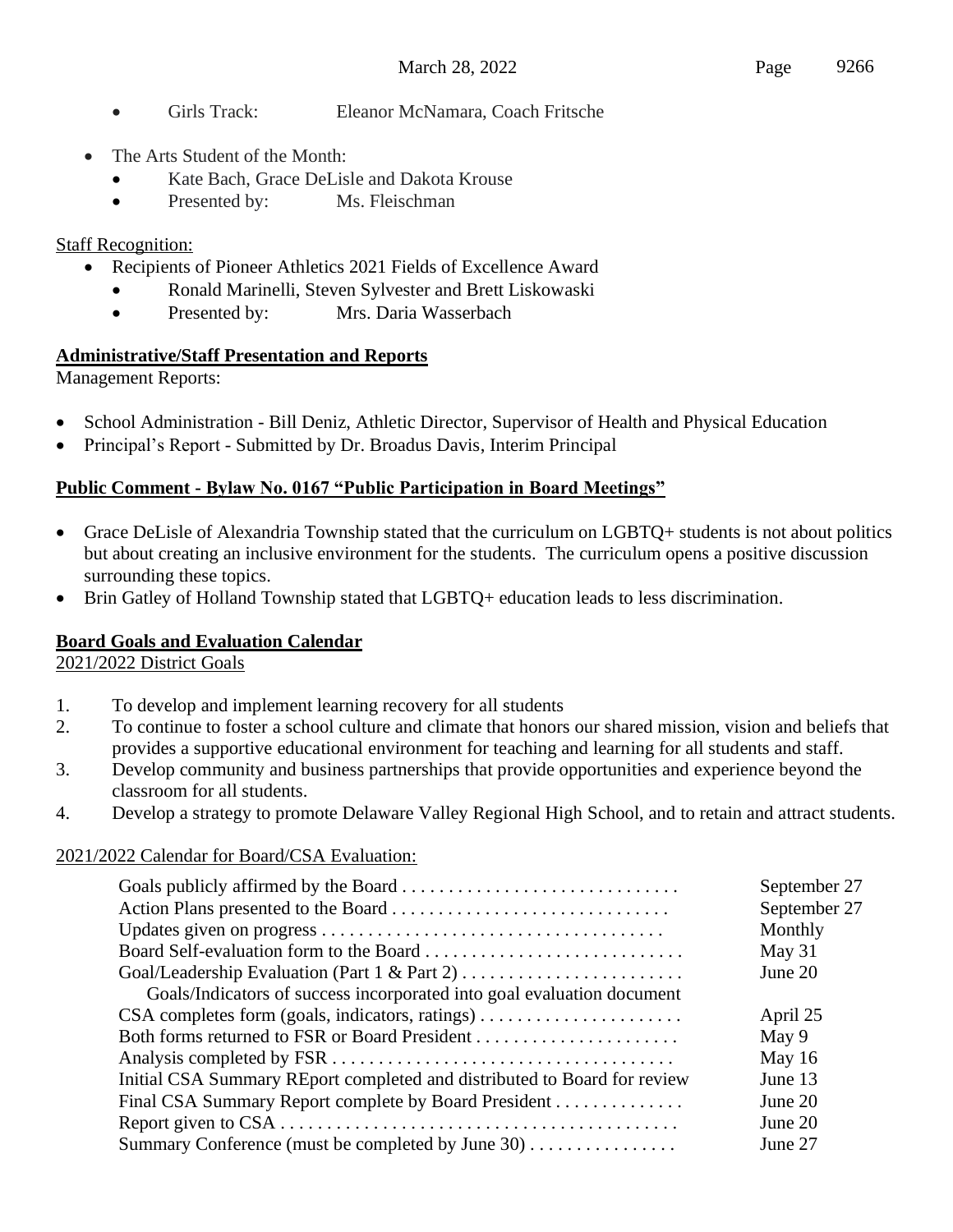|  | June 27 |
|--|---------|
|--|---------|

# **Superintendent– Daria Wasserbach**

Informational Items:

- Update on District Goals and Objectives
- QSAC Update
- Report on Student Safety Data System (SSDS), Period 1 (September 1 December 31, 2021) *Twice per year, the CSA presents to the district board of education a summary of violence, vandalism, substance abuse, and harassment, intimidation and bullying (HIB) incidents submitted on the Department's incident reporting system. (N.J.A.C. 6A:16-5.3)*

| Incidents (Violence, Vandalism, Substances, Weapons, and HIB Confirmed) |                |  |  |  |
|-------------------------------------------------------------------------|----------------|--|--|--|
| Violence                                                                | 3              |  |  |  |
| Vandalism                                                               | 1              |  |  |  |
| <b>Substances</b>                                                       | 1              |  |  |  |
| Weapons                                                                 | $\theta$       |  |  |  |
| <b>HIB</b> Confirmed                                                    | $\overline{2}$ |  |  |  |
| <b>False Public Alarm</b>                                               | $\overline{2}$ |  |  |  |
| <b>Total Incidents</b>                                                  | 9              |  |  |  |
| <b>Other Incidents Leading to Removal</b>                               | 7              |  |  |  |
| <b>HIB Alleged</b>                                                      | $\mathbf{1}$   |  |  |  |
| <b>HIB</b> Programs                                                     | 7              |  |  |  |

Harassment, Intimidation, and Bullying (HIB) Monthly Incident Report for period ending March 28, 2022:

| <b>Month/Year</b>   | # of<br><b>Incidents</b><br><b>Reported</b> | # Identified<br>as HIB | <b>Remediation</b> | Discipline &<br><b>Remediation</b> | Appealed $(Y/N)$ |
|---------------------|---------------------------------------------|------------------------|--------------------|------------------------------------|------------------|
| June $29 - Aug. 23$ | $\overline{0}$                              | $\overline{0}$         | N/A                | N/A                                | N/A              |
| Aug $24$ – Sept 27  | $\overline{0}$                              | $\overline{0}$         | N/A                | N/A                                | N/A              |
| Sept $28 - Oct 25$  | $0^*$                                       | 0                      | N/A                | N/A                                | N/A              |
| Oct $26 - Nov 29$   | 3                                           | 2                      | Y                  | Y                                  | N/A              |
| Nov $30 - Dec 20$   | 0                                           |                        | N/A                | N/A                                | N/A              |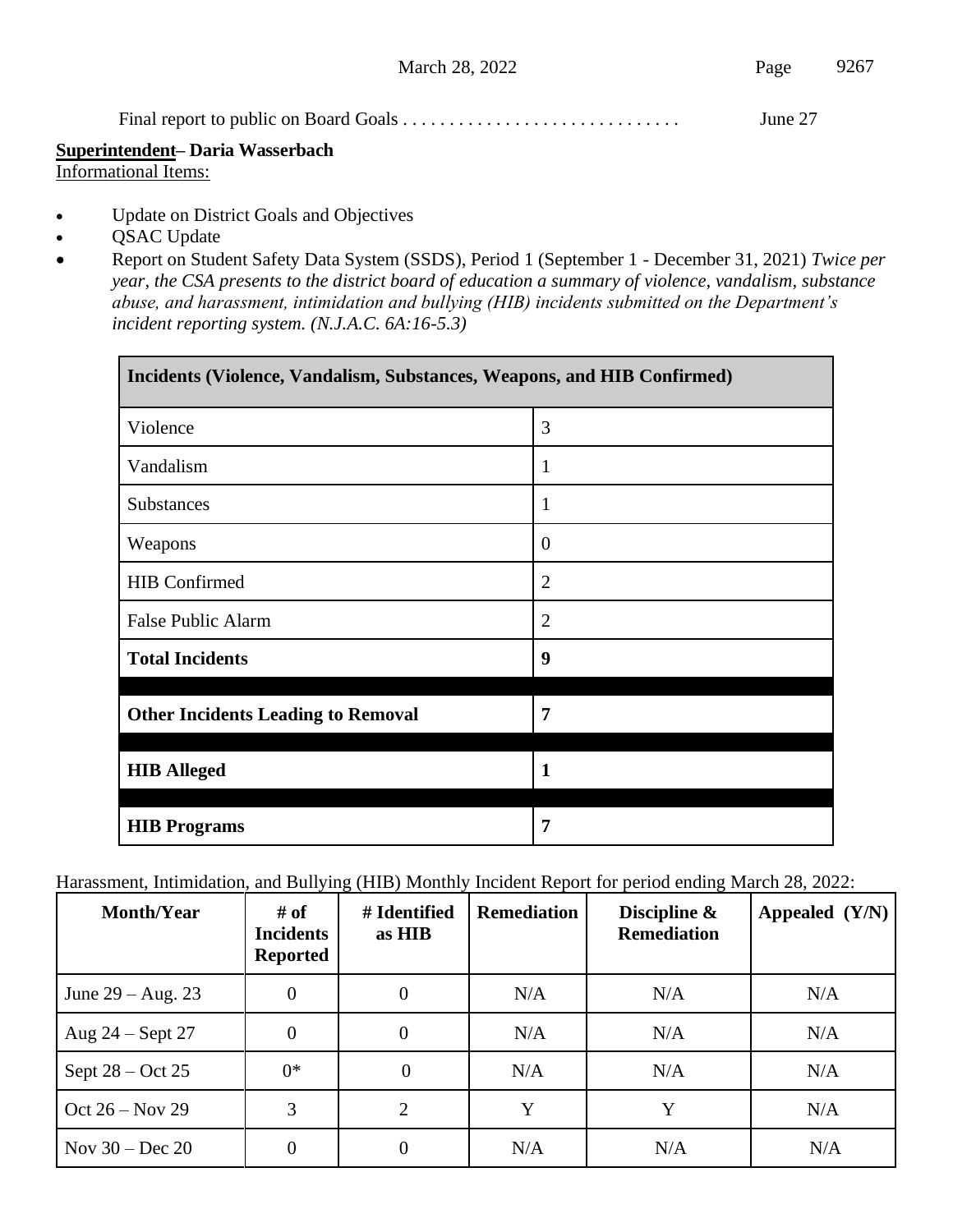March 28, 2022 Page 9268

| Dec $21 - Jan 3$    |                |          | Y   | Y   | N/A |
|---------------------|----------------|----------|-----|-----|-----|
| Jan $4 -$ Jan $24$  | $\overline{0}$ | $\theta$ | N/A | N/A | N/A |
| Jan $25$ – Feb 28   | 5              |          | Y   | Y   | N/A |
| Feb 29 – Mar 28     | $\overline{2}$ |          | Y   | Y   | N/A |
| Mar $29$ – April 25 |                |          |     |     |     |
| April $26 - May 23$ |                |          |     |     |     |
| May $24$ – June 27  |                |          |     |     |     |
| <b>TOTAL</b>        | 11             | 5        |     |     |     |

\* Corrected

## • Short-term Suspension Report: March 28, 2022:

| <b>Student</b><br>ID | <b>Violation of Student</b><br><b>Code of Conduct</b> | <b>Level of</b><br><b>Infraction</b> | Date/s of<br><b>Infraction</b> | <b>Terms of</b><br><b>Suspension/dates</b> | <b>Clearance</b><br><b>Required</b> |
|----------------------|-------------------------------------------------------|--------------------------------------|--------------------------------|--------------------------------------------|-------------------------------------|
| 114165               | Smoking/Tobacco E-<br>Cig/Vaping Possession           | $\overline{4}$                       | 2/22/2022                      | 3 days ISS 2/23, 2/24,<br>2/25             | N/A                                 |
| 113143               | Violation of iPad<br><b>Acceptable Use Policy</b>     | 3                                    | 2/23/2022                      | 1 day OSS 2/25/2022                        | N/A                                 |
| 114165               | <b>Substance Abuse Violation</b>                      | $\overline{4}$                       | 3/4/2022                       | 5 days OSS 3/7, 3/8, 3/9,<br>3/10 & 3/11   | <b>TBD</b>                          |

## • COVID-19 Activity Report:

| <b>Period Ending</b><br>(COVID Risk by Color) | # of Positive Cases<br><b>For Period Ending</b> | <b>Cumulative Annual</b><br><b>Positive Cases</b> | <b>Cumulative Annual</b><br><b>Positive Cases For Same</b><br><b>Period 20/21 SY</b> |
|-----------------------------------------------|-------------------------------------------------|---------------------------------------------------|--------------------------------------------------------------------------------------|
| <b>August 31, 2021</b>                        |                                                 | 4                                                 |                                                                                      |
| September 30, 2021                            | 8                                               | 12                                                |                                                                                      |
| October 31, 2021                              | 69                                              | 81                                                |                                                                                      |
| <b>November 30, 2021</b>                      | 12                                              | 93                                                | 3                                                                                    |
| December 31, 2021                             | 48                                              | 141                                               | 9                                                                                    |
| <b>January 24, 2022</b>                       | 90                                              | 231                                               | 24                                                                                   |
| February $28, 2022*$                          | 16                                              | 247                                               | 41                                                                                   |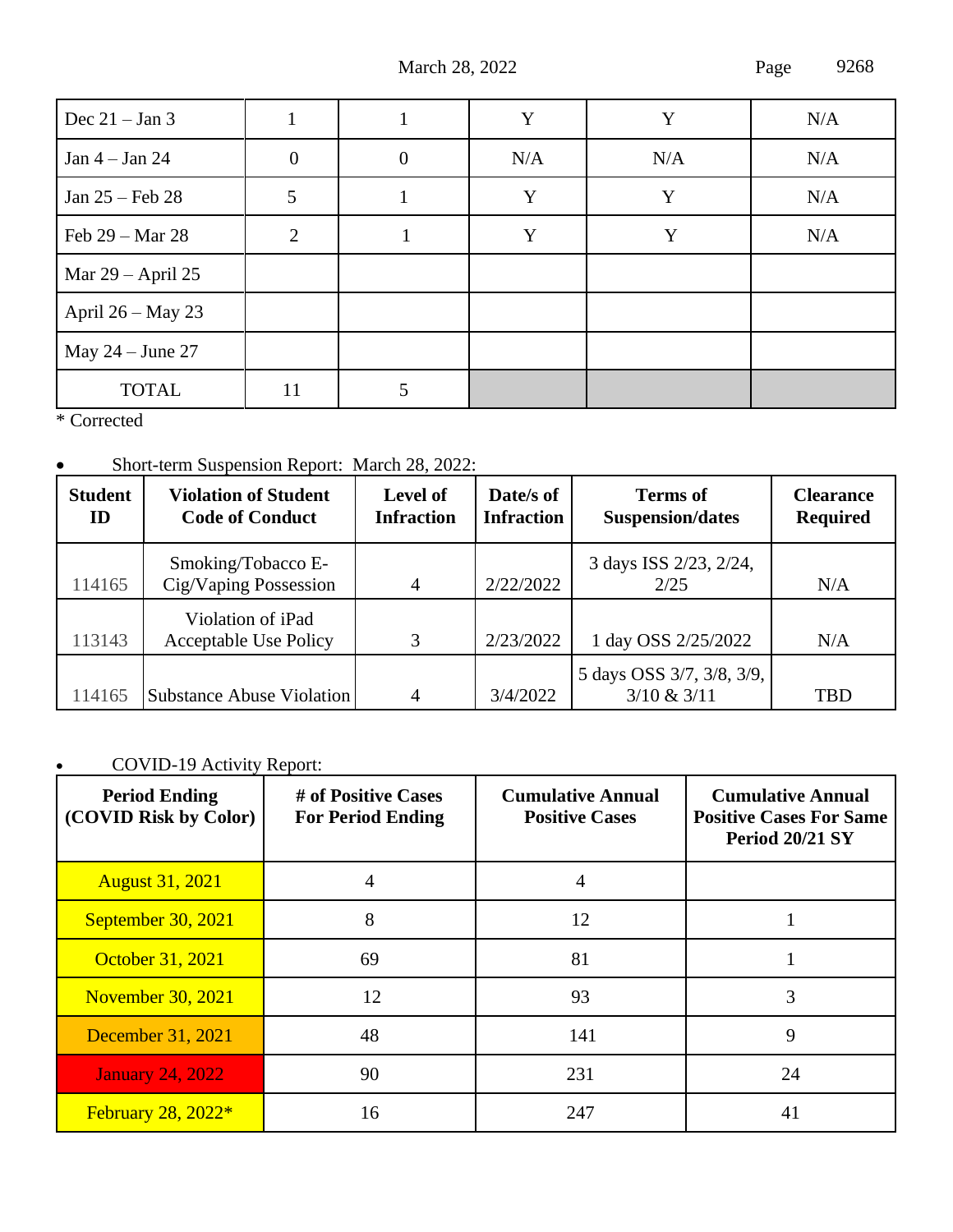| <b>March 28, 2022</b> | 260 | 53 |
|-----------------------|-----|----|
| April 25,2022         |     | 66 |
| May 23, 2022          |     | 68 |
| June 27, 2022         |     | 68 |

\*As of the time of publication; subject to change pending additional confirmed cases.

#### **Action 22-303 HIB Report**

*Be It Resolved that the Board of Education affirmed the HIB Report submitted on February 28, 2022. Moved by Gordon, seconded by Elphick. On roll call vote, resolution was Adopted as follows: ayes, 9; nays, 0.*

#### **Action 22-304 School Bus Emergency Evacuation Drill**

*Be It Resolved that the Board of Education acknowledged receipt of the school bus emergency evacuation drill report for the drill conducted on March 14, 2022. Moved by Gordon, seconded by Elphick. On roll call vote, resolution was Adopted as follows: ayes, 9; nays, 0.*

#### **School Business Administrator/Board Secretary – Teresa O'Brien** Informational Items:

- Next Regular Board of Education Meeting April 25, 2022
- April Bill List Review TBD
- Relative and Financial Disclosure Forms

#### **Action 22-305 Minutes**

*Be It Resolved that the Board of Education approved the following meeting minutes:*

| February 28, 2022: | <b>Meeting Minutes</b>           |
|--------------------|----------------------------------|
| February 28, 2022: | Executive #1 Meeting Minutes     |
| February 28, 2022: | Executive #2 Meeting Minutes     |
| March 1, 2022:     | <b>Special Meeting Minutes</b>   |
| March 1, 2022:     | <b>Executive Meeting Minutes</b> |
| March 6, 2022:     | <b>Special Meeting Minutes</b>   |
| March 6, 2022:     | <b>Executive Meeting Minutes</b> |
| March 8, 2022:     | <b>Special Meeting Minutes</b>   |
| March 8, 2022:     | <b>Executive Meeting Minutes</b> |

*Moved by Bowers, seconded by Elphick. On roll call vote, resolution was Adopted as follows: ayes, 9; nays, 0.*

**Operations Committee –** George Tavernite - Chairperson, Jonathan DeLisle, Ellen Gordon, JoAnne Oldenburg Informational items:

**Action 22-306 2021/2022 Field Trips**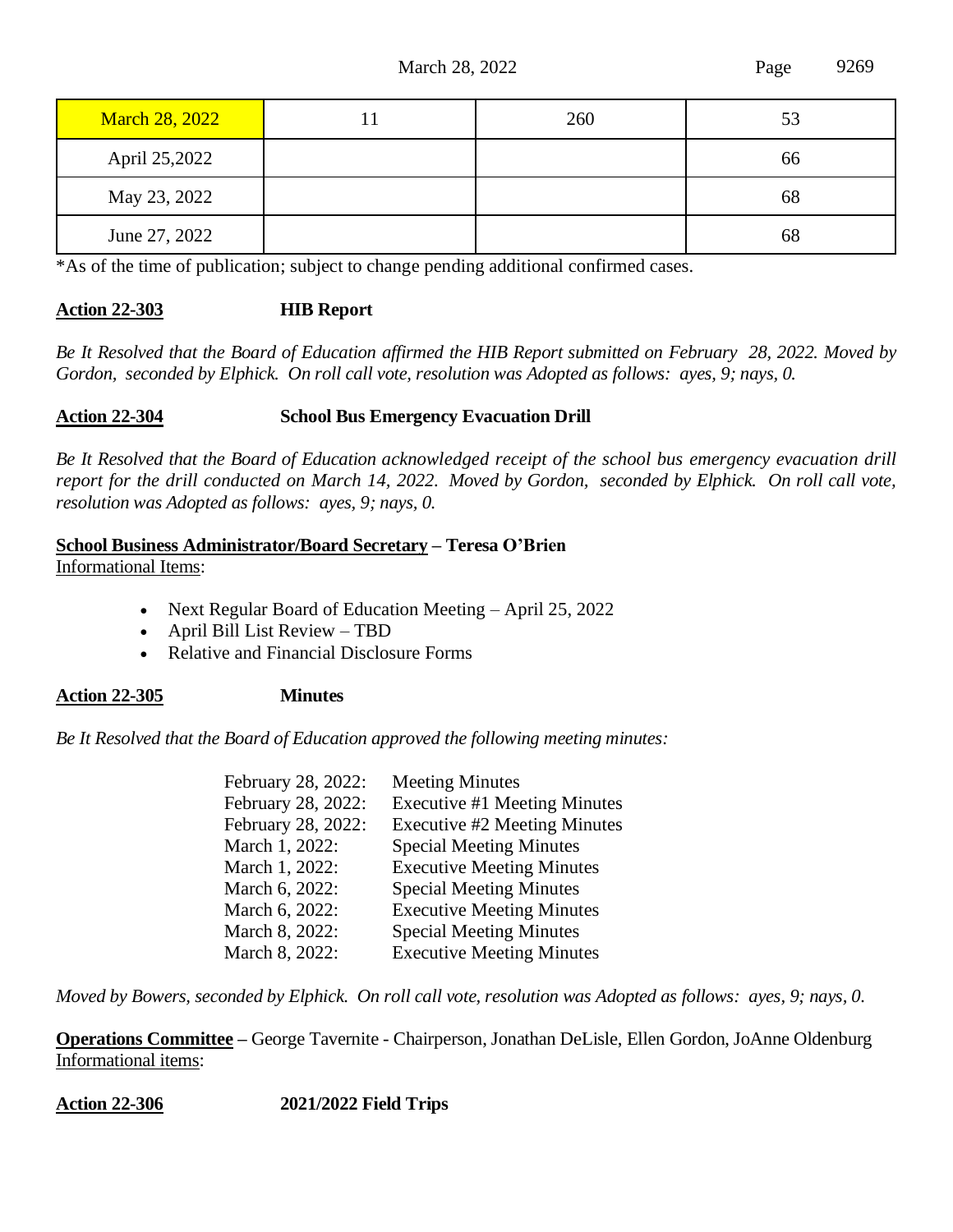*Be It Resolved that the Board of Education approved the following 2021/2022 Field Trips in accordance with N.J.A.C. 6A:23A-5.8 (c):*

| <b>Organization/Department</b> | <b>Destination</b> | Date       |
|--------------------------------|--------------------|------------|
| <i>Music</i>                   | Glassboro, NJ      | May 2022   |
| <i>Special Ed</i>              | Flemington, NJ     | March 2022 |

*Moved by Tavernite, seconded by DeLisle. On roll call vote, resolution was Adopted as follows: ayes, 9; nays, 0.*

## **Action 22-307 Food Service Consolidation Agreement**

*Whereas, the Delaware Valley Regional High School Board of Education, the Frenchtown Board of Education and the Milford Board of Education, hereinafter referred to as "School Food Authorities", participate in the Child Nutrition Programs sponsored by the United States Department of Agriculture, and*

*Whereas, the School Food Authorities have determined that it is beneficial both operationally and financially for all districts to continue to consolidate the food service operations in the 2022/2023 school year, and*

*Whereas, the School Food Authorities have also determined that Milford Board of Education and Frenchtown Board of Education will transfer and relinquish its authority, duties and obligations associated with the programs to Delaware Valley Regional High School, and*

*Whereas, the Delaware Valley Regional High School Board of Education agrees to be the Sponsor School Food Authority and accepts authority, duty and obligation for Frenchtown Board of Education and Milford Board of Education as it relates to the School Nutrition Programs,*

*Now Therefore Be It Resolved, that the Delaware Valley Regional High School Board of Education approves the Agreement for School Food Authorities Consolidation of School Nutrition Programs effective July 1, 2022.*

*Moved by Tavernite, seconded by DeLisle. On roll call vote, resolution was Adopted as follows: ayes, 9; nays, 0.*

**Finance Committee** – Gerard Bowers - Chairperson, Jonathan DeLisle, Anna Gaspari, Ellen Gordon Informational Items:

## **Action 22-308 Enrollment Adjustment**

*Whereas, N.J.A.C. 6A:23A-11.2(c) allows a district to request an adjustment to the tax levy for increases in enrollment that exceeds two percent of the pre-budget year:*

*Whereas, the Delaware Valley Regional High School Board of Education has determined that there is a need to use the enrollment adjustment in the amount of \$377,796 for the purpose of supporting a thorough and efficient education which has become more difficult as a result of state aid reductions exceeding the 2% tax levy cap in the amount of \$434,291,*

*Therefore Be It Resolved, that the Delaware Valley Regional High School Board of Education requests the approval to use the enrollment adjustment in the 2022/2023 budget which will exceed the 2% tax levy cap in the amount of \$377,796.*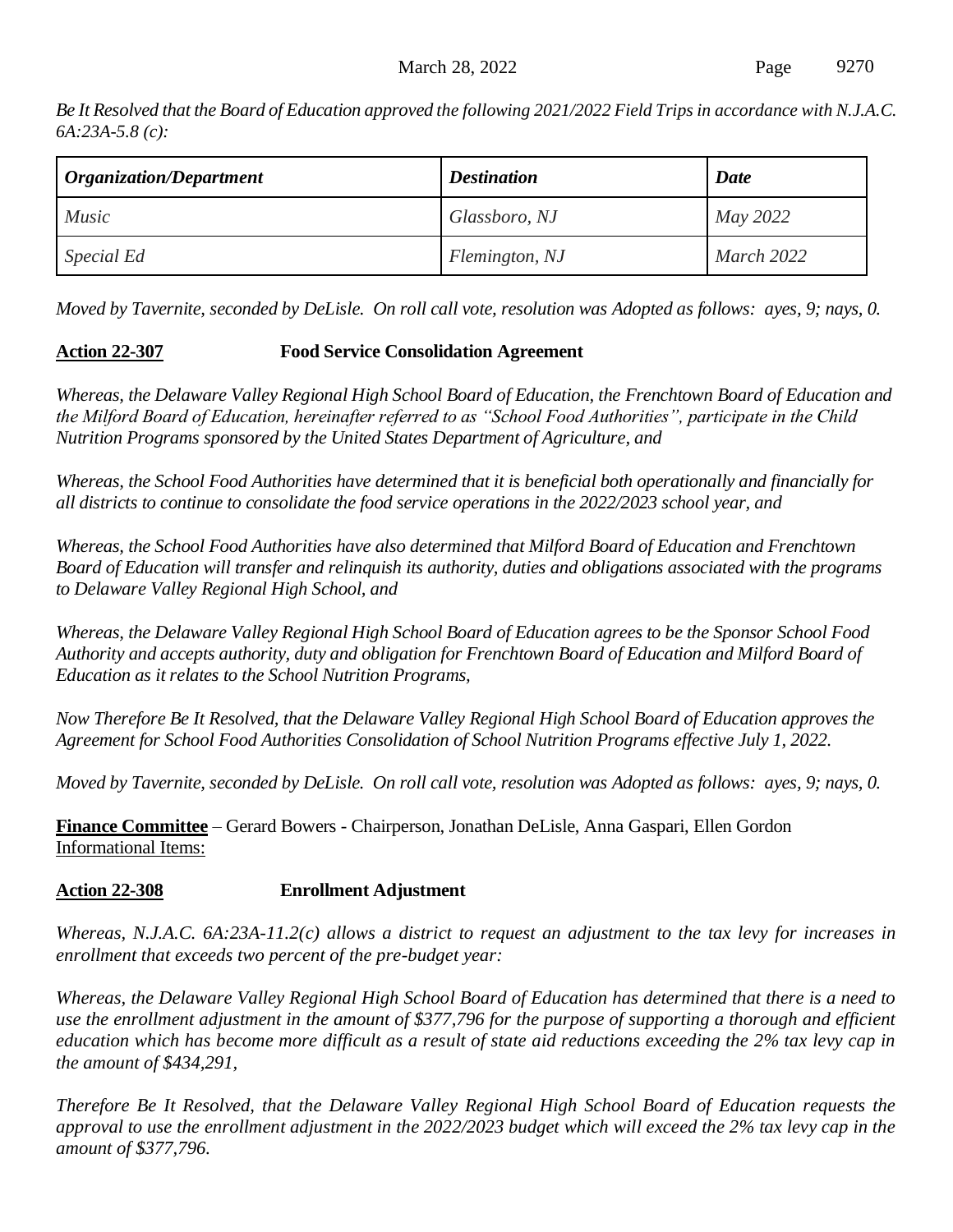*Be It Further Resolved, that the purpose for needing the enrollment adjustment will be satisfied during the 2022/2023 budget cycle.*

*Moved by Bowers, seconded by Elphick. On roll call vote, resolution was Adopted as follows: ayes, 9; nays, 0.*

#### **Action 22-309 2022/2023 Preliminary Budget**

*Whereas, the 2022/2023 preliminary budget includes sufficient funds to implement the proposed planning process as described in this district's Annual Report pursuant to N.J.S.A.18A:7A -11 and to provide curriculum and instruction which will enable all students to achieve the Core Curriculum Content Standards;*

*Whereas, the 2022/2023 preliminary budget is in compliance with the requirements set forth in N.J.S.A. 18A and N.J.A.C. Title 6 and 6A;*

*Therefore, Be it Further Resolved, the Delaware Valley Regional High School Board of Education approves the preliminary 2022/2023 budget in the amount of \$18,809,150 and authorizes its submission to the Hunterdon County Superintendent of Schools for approval as follows:*

*Be It Further Resolved, that the Delaware Valley Regional High School Board of Education will withdraw \$300,000 from Capital Reserve in accordance with N.J.A.C. 6A:23A-14.1(h) for the following purposes:*

#### *Principal on Capital Lease Payment*

*The district obtained a 5 year capital lease during FY19 for the purpose of completing a chemistry lab renovation and a roof replacement/restoration project. A principal payment in the amount of \$511,176 is planned for FY23. A withdrawal from capital reserve in the amount of \$300,000 will support the principal payment on the capital lease.*

*Be It Further Resolved to acknowledge that the 2022/2023 budget as described above results in a general fund tax levy in the amount of \$16,443,710 and a debt service tax levy in the amount of \$0 apportioned as follows:*

> *Alexandria Township (32.4974832%): Alexandria Township General Fund Tax Levy............... \$5,343,792 Frenchtown Borough (5.9880133%): Frenchtown Borough General Fund Tax Levy...................\$984,652 Holland Township (30.1364311%): Holland Township General Fund Tax Levy ................... \$4,955,547 Kingwood Township (26.5070005%): Kingwood Township General Fund Tax Levy................ \$4,358,734 Milford Borough (4.8710719%): Milford Borough General Fund Tax Levy.......................... \$800,985*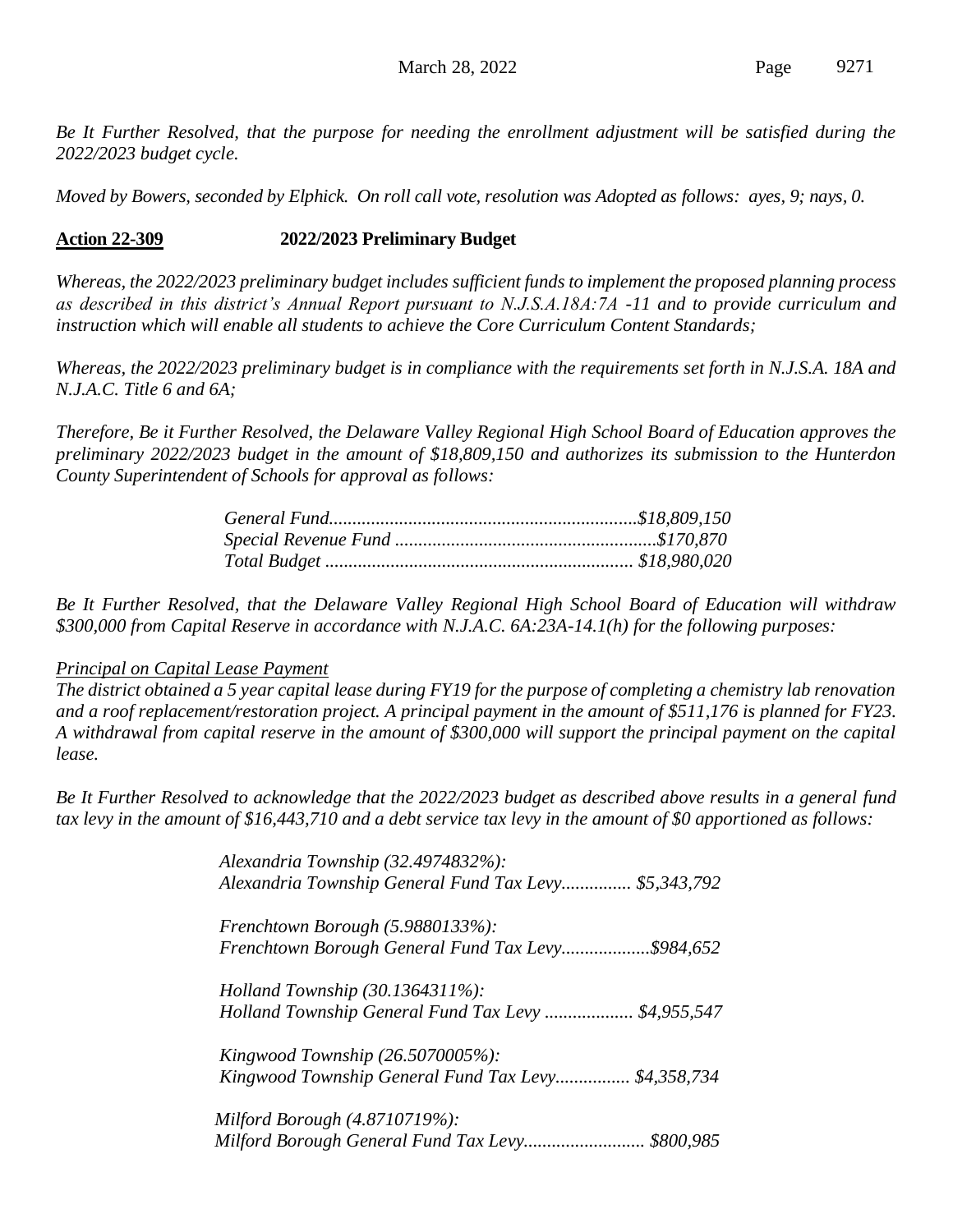*Total General Fund Tax Levy……………………………\$16,443,710*

*Be It Further Resolved that the maximum general fund travel allowance for the 2022/2023 school year shall be established at \$55,000, and the maximum regular business travel amount shall not exceed \$1,500 per employee.*

*Moved by Bowers, seconded by Elphick. On roll call vote, resolution was Adopted as follows: ayes, 9; nays, 0.*

#### **Action 22-310 March 28 Bill List**

*Be It Resolved that the Board of Education approved the March 28, 2022 bill list as follows:*

| <b>Bill List</b>                                                                                                                                       | <i><b>Amount</b></i>                                             |  |
|--------------------------------------------------------------------------------------------------------------------------------------------------------|------------------------------------------------------------------|--|
| General Fund 10<br>Special Revenue Fund 20<br>Technology Fund 61<br>Transportation Consortium Fund 62<br><b>Administrative Shared Services Fund 63</b> | \$1,371,457.17<br>7,727.06<br>3,233.06<br>193,069.14<br>4,926.26 |  |
| <b>T</b> otal                                                                                                                                          | \$1,580,412.69                                                   |  |
| Cafeteria (February)                                                                                                                                   | 36,313.51                                                        |  |

*Moved by Bowers, seconded by Elphick. On roll call vote, resolution was Adopted as follows: ayes, 9; nays, 0.*

#### **Action 22-311 Budget Transfers – February**

*Be It Resolved that the Board of Education approved line item transfers dated February 01, 2022 through February 28, 2022 in the amount of \$157,959.20. Moved by Bowers, seconded by Elphick. On roll call vote, resolution was Adopted as follows: ayes, 9; nays, 0.*

#### **Action 22-312 February 2022 Fund Financial Report**

*Be It Resolved that the Board of Education acknowledged receipt of the monthly certification of the Board Secretary for February 2022, and after review of the Board Secretary's and February 2022 Treasurer's Reports, certify no major account or fund has been over-expended in violation of N.J.A.C.6A:23 – 2.11(c) 3 and that sufficient funds are available to meet the District's financial obligation for the remainder of the fiscal year and that no budgetary line-item account has been exceeded pursuant to N.J.S.A. 18A:22-8.1, and that no lineitem account has encumbrances and expenditure, which in total exceed the line-item appropriation in violation of N.J.A.C. 6A23-2.11(a). Moved by Bowers, seconded by Elphick. On roll call vote, resolution was Adopted as follows: ayes, 9; nays, 0.*

#### **Action 22-313 February 2022 Other Financial Reports**

*Be It Resolved that the Board of Education approved the following financial reports:*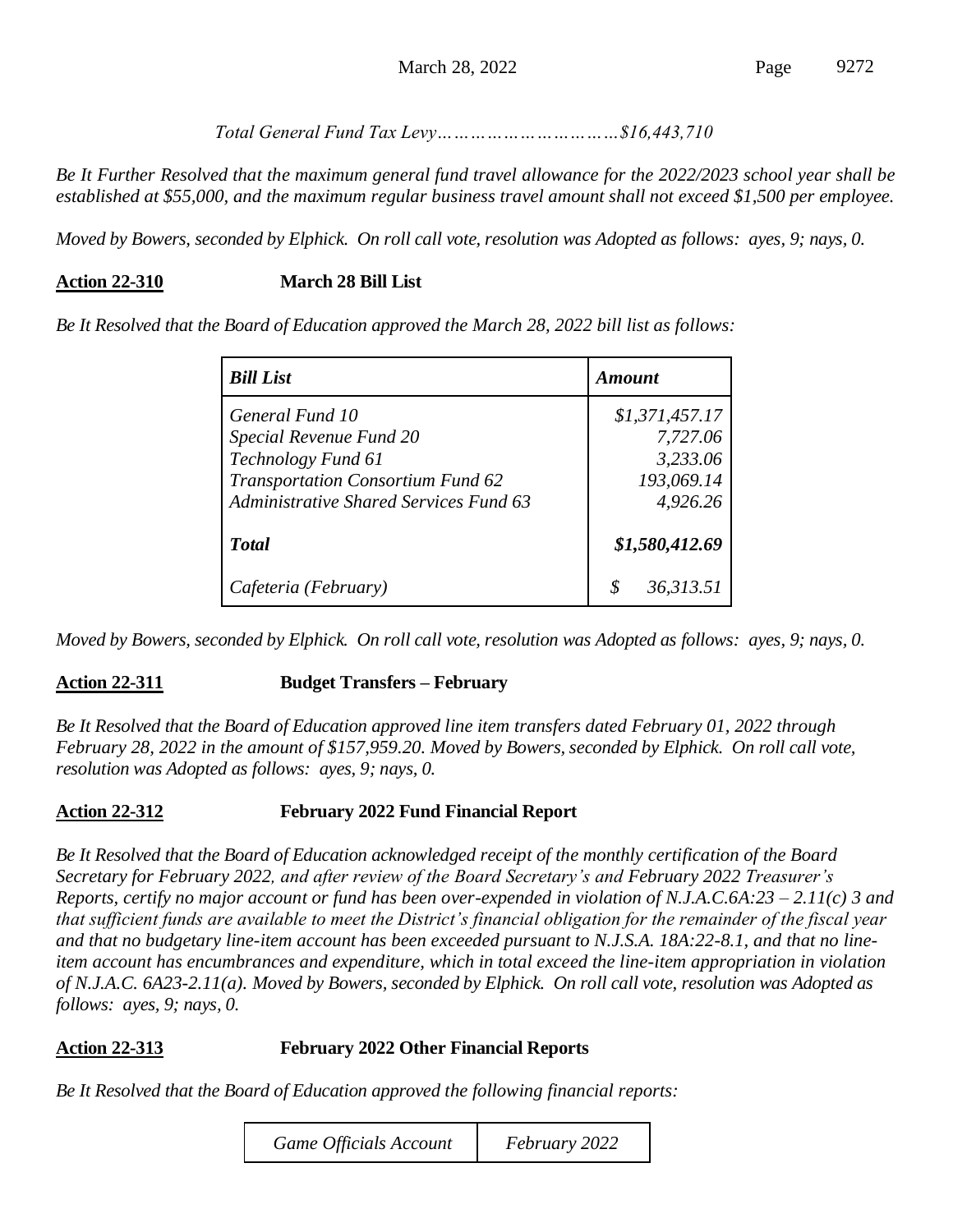| Petty Cash Account                | February 2022 |
|-----------------------------------|---------------|
| <b>Student Activities Account</b> | February 2022 |
| Scholarship Account               | February 2022 |
| Cafeteria Account                 | February 2022 |

*Moved by Bowers, seconded by Elphick. On roll call vote, resolution was Adopted as follows: ayes, 9; nays, 0.*

## **Action 22-314 Capital Reserve Withdrawal – Media Center Conversion to Student Center**

*Be It Resolved that the Board of Education approved a withdrawal from Capital Reserve for an "other capital project", State Project #1050-040-22-1000 entitled "Media Center Conversion to Student Center" in the amount of \$720,110. Moved by Bowers, seconded by Elphick. On roll call vote, resolution was Adopted as follows: ayes, 9; nays, 0.*

#### **Action 22-315 Award Contract – Student Center Renovations**

*Whereas, on March 9, 2022, the Business Administrator publicly opened bids for the Student Center Renovations that resulted in the following:*

| <b>Contractor</b>      | <b>Base Bid</b> | Alternate 1 | <b>Alternate 2</b> | <b>T</b> otal |
|------------------------|-----------------|-------------|--------------------|---------------|
| Northeastern Interior  | \$758,000       | \$70,000    | \$19,500           | \$847,500     |
| Venus Tile & Marble    | \$586,900       | \$55,900    | \$30,200           | \$673,000     |
| DeSapio Construction   | \$729,000       | \$105,000   | \$31,000           | \$865,000     |
| <b>BGD</b> Contracting | \$742,000       | \$96,000    | \$19,000           | \$857,000     |
| Vanas Construction Co. | \$678,000       | \$66,000    | \$28,000           | \$772,000     |
| Santorini Construction | \$774,000       | \$55,000    | \$20,000           | \$849,000     |
| Lanyi & Tevald         | \$663,000       | \$108,500   | \$35,500           | \$807,000     |

*Whereas, the Delaware Valley Regional High School will accept Alternate Bid 1 for the wood accent ceiling and Alternate Bid 2 for the addition of 2 windows at the rear wall,*

*Now Therefore Be It Resolved, that the Board of Education hereby awards the contract for Student Center Renovations, State Project #1050-040-22-1000 to Venus Tile & Marble in accordance with the March 9, 2022 bid including Alternate Bid 1 and Alternate Bid 2 for a total contract amount of \$673,000.*

*Be It Further Resolved, that the Board of Education authorizes the Business Administrator and Gianforcaro Architects to prepare and sign the contracts and take the necessary steps to initiate the project.*

*Moved by Bowers, seconded by Elphick. On roll call vote, resolution was Adopted as follows: ayes, 9; nays, 0.*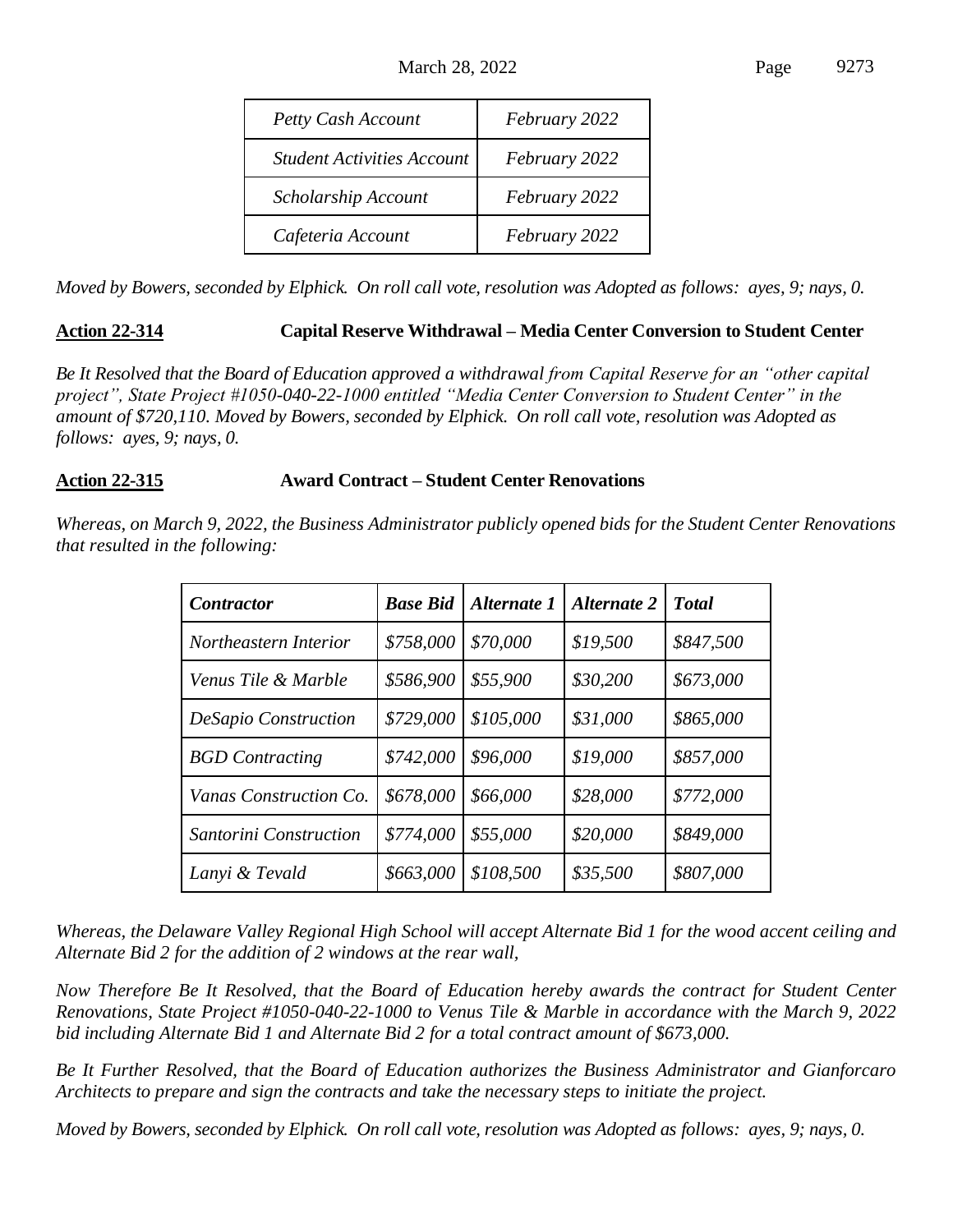## **Action 22-316 Employee/Board Member Travel**

*Be It Resolved that the Board of Education approved the following requests for employee/board member travel in accordance with the School District Accountability Act and Board of Education Policy. Only overnight stays are eligible for meal reimbursement. Mileage, meals and lodging reimbursements shall be in accordance with NJ Statute, Code and NJ Department of Treasury Guidelines. OMB Mileage Reimbursement Rate: \$0.35*

| <i>Employee</i> /<br><b>BOE</b> Member | <b>Program Title/</b><br><b>Location</b>         | Date(s)      | Cost       | Mileage/<br><b>Tolls</b>                                               | Lodging<br><b>Total</b>            | <b>Meals</b><br><b>Total</b>       |
|----------------------------------------|--------------------------------------------------|--------------|------------|------------------------------------------------------------------------|------------------------------------|------------------------------------|
| Teresa O'Brien                         | NJASBO Annual<br>Conference<br>Atlantic City, NJ | $6/6 - 6/10$ | \$275.00   | Mileage<br>\$83.30<br>Parking est.<br>\$40.00<br>Tolls est.<br>\$15.00 | \$240.88                           | \$241.50                           |
| <b>Margaret</b><br><b>McPherson</b>    | Nurse for Music Trip<br>Orlando, FL              | $4/6 - 4/10$ | \$1,761.00 | Included in<br>total                                                   | <i>Included</i><br><i>in total</i> | <b>Included</b><br><i>in total</i> |

*Moved by Bowers, seconded by Elphick. On roll call vote, resolution was Adopted as follows: ayes, 9; nays, 0.*

**Negotiations Committee** - Ellen Gordon-Obal – Chairperson, Deborah Culberson, JoAnne Oldenburg, George **Tavernite** Informational items:

**Personnel Committee** – Ellen Gordon-Obal – Chairperson, Melaine Campbell, Deborah Culberson, Jonathan DeLisle

Informational items:

**It is noted that all staff appointments are at the recommendation of the Superintendent of Schools and that all salaries are pro-rated to the effective date of employment.**

#### **Action 22-317 Disability Leave of Absence – Employee #4484**

*Be It Resolved that the Board of Education approved the Disability Leave of Absence for employee #4484, beginning March 2, 2022 to on or about April 18, 2022. Moved by Gordon, seconded by DeLisle. On roll call vote, resolution was Adopted as follows: ayes, 9; nays, 0.*

#### **Action 22-318 Disability Leave of Absence – Employee #4464**

*Be It Resolved that the Board of Education approved the Disability Leave of Absence for employee #4464, beginning March 4, 2022 to on or about September 1, 2022. Moved by Gordon, seconded by DeLisle. On roll call vote, resolution was Adopted as follows: ayes, 9; nays, 0.*

**Action 22-319 Retirement – Marianne Beahm**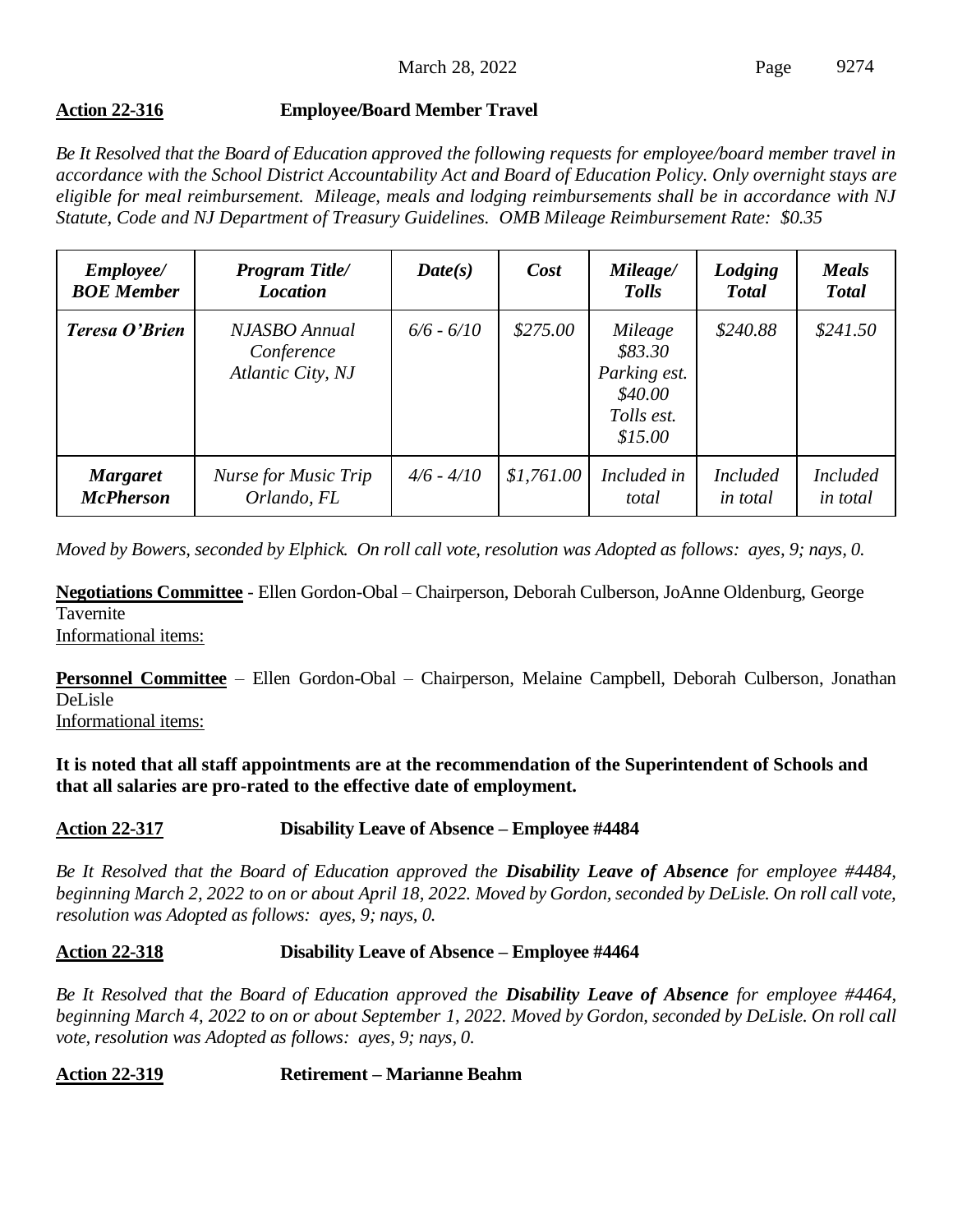*Be It Resolved that the Board of Education accepted the retirement of Marianne Beahm, Bus Driver, with regret, effective June 1, 2022. Moved by Gordon, seconded by DeLisle. On roll call vote, resolution was Adopted as follows: ayes, 9; nays, 0.*

## **Action 22-320 Retirement – Carol Peabody**

*Be It Resolved that the Board of Education accepted the retirement of Carol Peabody, Science Teacher, with regret, effective July 1, 2022. Moved by Gordon, seconded by DeLisle. On roll call vote, resolution was Adopted as follows: ayes, 9; nays, 0.*

#### **Action 22-321 Student Observation – Kaitlyn Saenger**

*Be It Resolved that the Board of Education approved Kaitlyn Saenger, Rutgers, RN-BSN student, to conduct her student observation requirements, one day a week, for four weeks. Mrs. Beth Hendershot will be her preceptor, in the Health office. Moved by Gordon, seconded by DeLisle. On roll call vote, resolution was Adopted as follows: ayes, 9; nays, 0.*

#### **Action 22-322 Field Trip Nurse – Margaret McPherson**

*Be It Resolved that the Board of Education approved Margaret McPherson as the School Nurse on the Music Department field trip to Florida, April 6 - 10, 2022. Moved by Gordon, seconded by DeLisle. On roll call vote, resolution was Adopted as follows: ayes, 9; nays, 0.*

#### **Action 22-323 Graduate Courses**

*Be It Resolved that the Board of Education approved the following request for graduate course work for the 2022/2023 school year:*

| <b>Employee</b> | <b>Semester</b> | Course                                                                          | <b>Credits</b> |
|-----------------|-----------------|---------------------------------------------------------------------------------|----------------|
|                 |                 | <b>Ryan Murphy</b> Summer 2022 Building Organizational Capacity $\vert 3 \vert$ |                |
|                 |                 | <b>Erin Fleming</b>   Summer 2022   Dissertation & Research                     |                |

*Moved by Gordon, seconded by DeLisle. On roll call vote, resolution was Adopted as follows: ayes, 9; nays, 0.*

**Action 22-324 2021/2022 Substitutes**

*Be It Resolved that the Board of Education approved the following Substitutes for the 2021/2022 school year:*

*Valeria Latragna Beth Goldberg*

*Moved by Gordon, seconded by DeLisle. On roll call vote, resolution was Adopted as follows: ayes, 9; nays, 0.*

#### **Action 22-325 Vacation Leave Conversion**

*Be It Resolved that the Board of Education approved the following vacation leave conversion payments in accordance with the negotiated agreement and employment contract: Unused Vacation Days: Denise Donnelly: . . . . . . . . . . . . . . . . . . . . . \$ 446.68*

*Moved by Gordon, seconded by DeLisle. On roll call vote, resolution was Adopted as follows: ayes, 9; nays, 0.*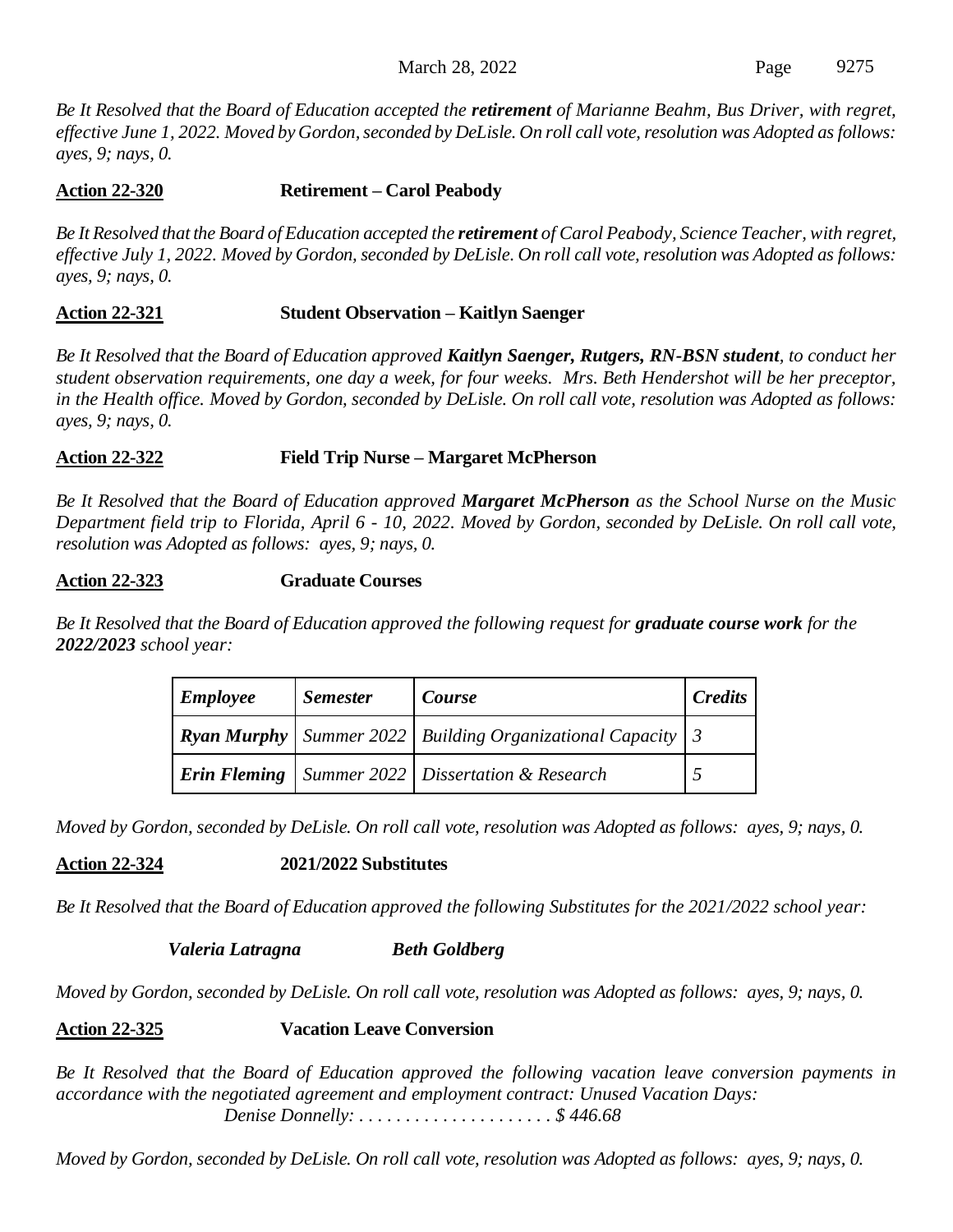**Policy Committee** – Amy Elphick – Chairperson, Gerard Bowers, Anna Gaspari, Ellen Gordon Informational items:

## **Action 22-326 Policy & Regulations - Second Reading & Adoption**

*Be It Resolved that the Board of Education approved the second reading & adoption:*

*Bylaw 0168, "Recording Board Meetings*

*Moved by Elphick, seconded by Bowers. On roll call vote, resolution was Adopted as follows: ayes, 9; nays, 0*

#### **Education and Student Affairs Committee** - Jonathan DeLisle - Chairperson, Melaine Campbell, Amy Elphick, Ellen Gordon Informational items:

#### **Community Activities Calendar:**

Alexandria Township: Township Committee Meeting (2nd Wednesday) Easter Egg Hunt, April 15th, 2nd grade and younger - 1:00pm, 3rd to 8th grade 8:00pm Dumpster Day, April, 16th, 8:00 am - 11:00 am

Holland Township: Township Committee Meeting  $(1 \times 1)$  and  $3 \times 1$  Tuesday) Annual Easter Celebration, April 9th, 11:45am - 1:00 pm Document Paper Shredding Day, April 30th, 9:00 am - 12:00 pm

Kingwood Township: Township Committee Meeting  $(1 \times \text{Thursday})$ 

Frenchtown Borough: Township Committee Meeting  $(1 \times$  Wednesday) Affordable Rentals in Frenchtown, waiting list deadline April 19, 2022

Milford Borough: Township Committee Meeting  $(1 \times 1)$  and  $3 \times 1$  Monday)

Delaware Valley Regional High School: Junior College Planning Night, April 5th, 6:00pm - 8:30pm World Wide Web Wednesday - Senior Citizen Tech Night Series, April 6th & 18th, 5:30pm - 7:00pm Spring Break - School Closed - April 14th - April 18th Job Fair - April 20th 5:30pm - 7:30pm

#### **Public Comment – Bylaw No. 0167 "Public Participation in Board Meetings**"

• Clair Wargaski of Holland Township stated that with regards to the whole student survey, BrightBytes is a data mining company that shares information with third parties. Student's information needs to be protected in this digital age, so it is important to know what information is being shared with this company. Ms. Wargaski asked who the student data belongs to.